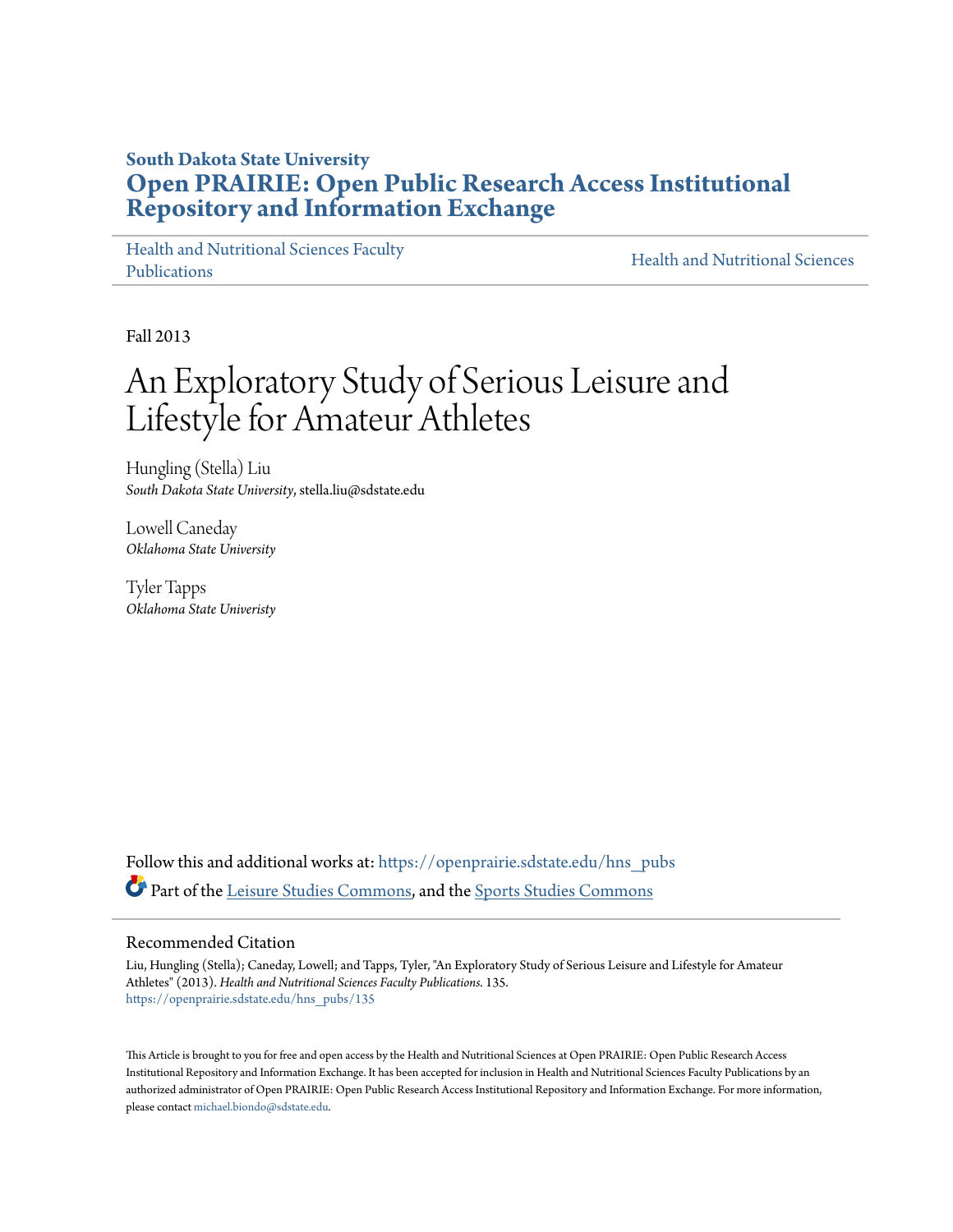| <b>LARNet</b>                          | Volume 16 Issue 3 |
|----------------------------------------|-------------------|
| <b>The Cyber Journal of Applied</b>    | <b>Fall 2013</b>  |
| <b>Leisure and Recreation Research</b> | Pp. 13-22         |

# **An Exploratory Study of Serious Leisure and Lifestyle for Amateur Athletes**

Hung-Ling (Stella) Liu, Ph.D. Oklahoma State University; Lowell Caneday, Ph.D., CPRP, Oklahoma State University; Tyler Tapps, Ph.D., Oklahoma State University

# **Abstract**

The purpose of this exploratory study was to apply the concept of serious leisure to gain an understanding of how amateur athletes in a community setting integrate their free-time interests with lifestyle. A secondary purpose was to investigate which characteristics of serious leisure may identify the participants' levels of dedication to participation in an adult sport program. The study was conducted in the south-central region of the United States in a rural city. A total of 252 pen-and-paper based surveys were collected from softball and volleyball players who enrolled in the community sport program in the fall of 2010. The results indicated that all six serious leisure characteristics (*perseverance, personal effort, career progress, career contingencies, strong identification,* and *unique ethos*) were able to distinguish the rural amateur athletes' level of sport lifestyle, while *strong identification* and *unique ethos* were the two serious leisure characteristics that generated the greatest differences between the two levels of sport lifestyle of amateur athletes.

**Key words:** Serious leisure, lifestyle, amateur athletes

**Authors:** Please direct correspondence to Hung-Ling Liu, Ph.D., Department of Leisure Studies, Oklahoma State University. Email: hunglil@ostatemail.okstate.edu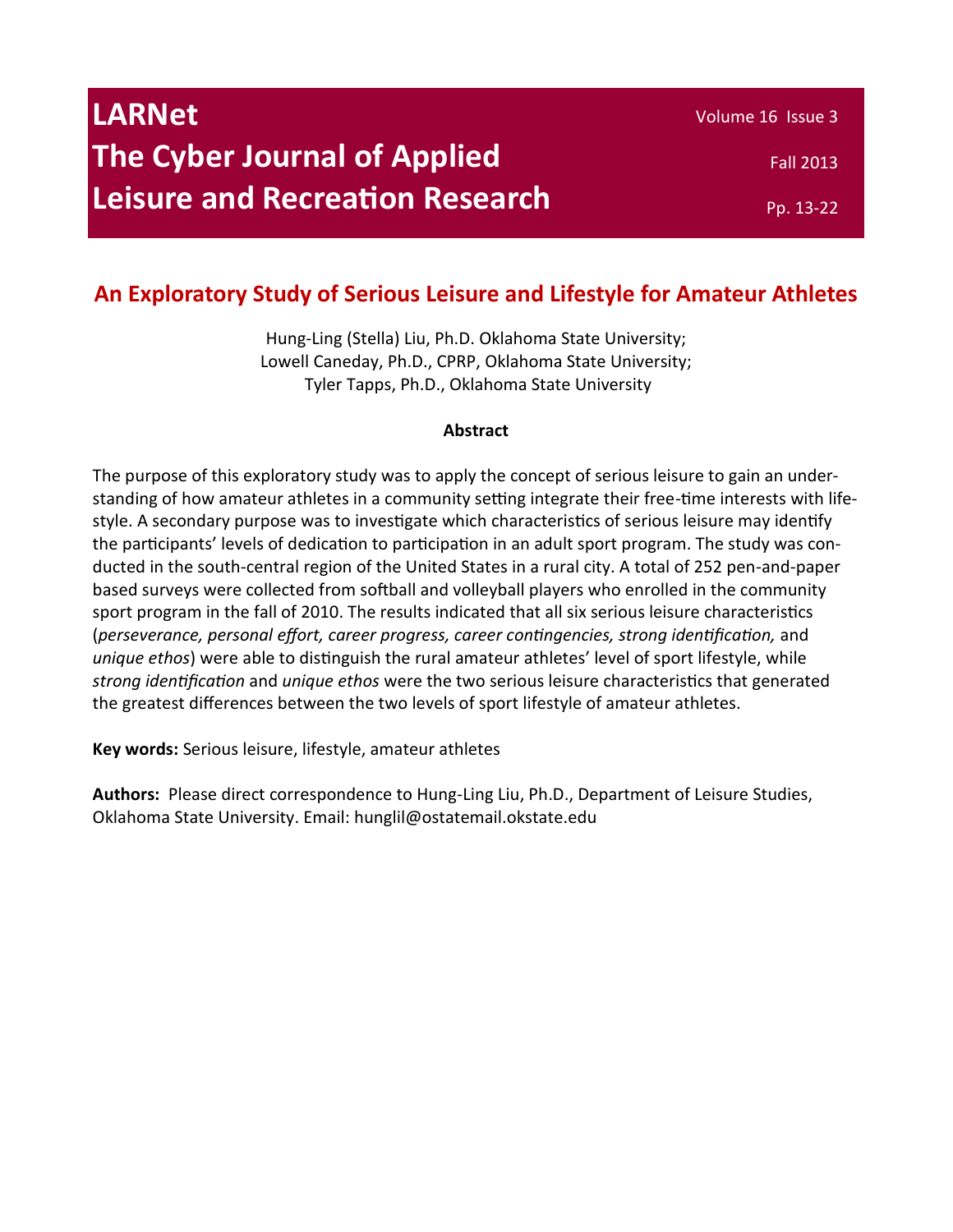### **Introduction**

Leisure is an important aspect of individuals' daily lives that enhances life satisfaction, enriches mental and physical development, and improves relationships with family, friends, or significant others (Brightbill, 1961). Specifically, in postindustrial society, leisure is regarded as an important factor in enhancing individuals' life satisfaction, and many people have valued their leisure pursuit as a focus of their life interest (Edginton, DeGraaf, Dieser & Edginton, 2005). In addition, Robert Stebbins (1992) created the concept of *serious leisure* to help explain how people dedicate their time and efforts towards their leisure and to explain the characteristics that reflect these participants' seriousness in their leisure pursuits. A wide and diverse range of studies of serious leisure have been conducted over the past three decades with sports being one of the most popular activities in the domain of serious leisure, including mature swimmers (Hastings, Kurth, Schloder, & Cyr, 1995), runners (Goff, Fick, & Oppliger, 1997), golfers (Siegenthaler & O'Dell, 2003), sports tourists (Green & Chalip, 1998; Green & Jones, 2005), and cyclists (O'Connor & Brown, 2010). These studies demonstrated a strong relationship between the characteristics of amateur athletes and their leisure involvement and dedication.

 Participating in leisure, recreation, and sports in a local community is an important lifestyle choice for residents (McLean, Hurd, & Rogers, 2008). The social and environmental support in a community plays an essential role for residents participating in sports and recreational activities. Local sports and recreational programs are considered to be platforms for developing a sense of community (Frisby & Millar, 2002) and a link between social environment and developing a personal lifestyle (Anderson, Scrimshaw, Fullilove, & Fielding, 2003). Lifestyle is one of the most significant concepts that is integrated with serious leisure

and it can be used to explain a pattern of behavior which combines values, preferences, and attitudes within a specific population (Stebbins, 2006). In addition, community recreation not only provides residents with a lifelong learning opportunities but also it bridges community members' personal interests and serious leisure development, which is followed by individual and social benefits for the community and society (Jones & Symon, 2010).

 Stebbins (2001) indicated that "every serious leisure activity offers a major lifestyle and identity for its enthusiasts (p.56)." From this foundation he established a theoretical connection between serious leisure and lifestyle. Of particular interest is relationship between lifestyle and serious leisure in an individual's leisure pursuit, and the importance of leisure involvement in creating individual lifestyles. Although the close relationship between the two concepts has been recognized, few studies have focused on how lifestyle reflects participants' serious leisure characteristics and which serious leisure characteristics are closely associated with their lifestyle.

 Therefore, the purpose of this exploratory study was to apply the characteristics of serious leisure to understand how amateur athletes in community-based recreation programs in a small city integrate their free-time interests with their daily life behavior. The study also investigated the extent to which characteristics of serious leisure related to participants' differing levels of dedication in community recreation programs.

# **Literature Review The Concept of Serious Leisure**

The concept of serious leisure is defined as a systematic pursuit of an amateur, hobbyist, or volunteer activity, and individuals who are serious about leisure pursuit usually devote their time and efforts to their chosen activity, consider their leisure progress as career development, and gain special skills, knowledge, and experience through their lei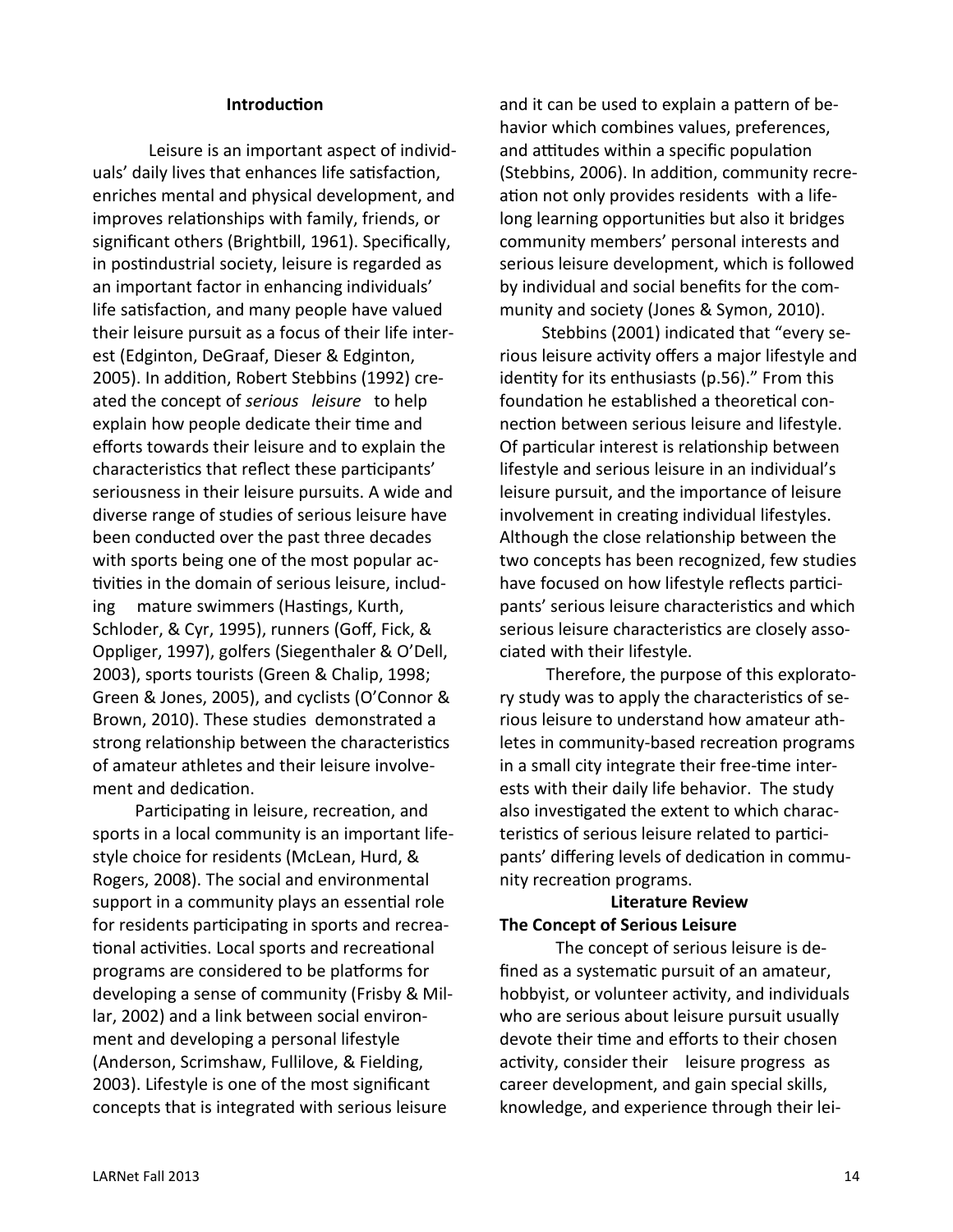sure dedication (Stebbins, 2006). Serious leisure has been viewed as a profound, consistent, invariable engagement based on substantial knowledge and skills, requiring perseverance to overcome challenges and complex tasks. Following are descriptions of the six characteristics or qualities of serious leisure (Stebbins, 1992; Gould, Moore, McGuire & Stebbins, 2008).

*Perseverance* in serious leisure allows leisure participants to overcome psychological and physical difficulties during their experiences. The difficulties that may be overcome include anxiety, embarrassment, and physical dangers. Injury associated with sport and physical activity is inevitable at both at professional and amateur levels, although injuries in amateur sports tend to be less serious than those in professional (Chalmers, 2002). Amateur athletes are likely to recognize physical dangers as part of the experience and may transform the physical and emotional obstacles into the activity (Finley, 2010).

C*areer development* in serious leisure is considered to be long-term development with special turning points or stages of involvement and personal commitment (Stebbins, 1992 & 2006). Individuals who are serious with their leisure pursuit may not only have a greater likelihood to develop their career in their leisure but they may also be willing to overcome difficulties along the way. Gould et al. (2008) subdivided the career quality of serious leisure into two dimensions: career progress and career contingencies. *Career progress* focuses on the conscious improvement of leisure participation during the individuals' engagement. *Career contingencies* emphasize the turning points or special events of that leisure involvement.

The systematic pursuit of leisure is a process of having *significant personal efforts*, which is based on specialty skills, knowledge, training, and/or skills, all of which require learning opportunities outside of formal education, or through a self-directed learning process. A study of participation in adaptive sports as a serious

leisure pursuit indicated a positive relationship between participants' self-determination and skill level. Further, sport skill development was related to participants gaining social rewards and physical improvements, as well as enhancing their self-determination to pursue serious leisure (Heo, Lee, Lundberg, McCormick, & Chun, 2008). Another study found that serious sport participants tended to invest personal efforts and perseverance through the training process and dedicated their time to travel for various tournaments outside of their community (Heo & King, 2009).

Participants of serious leisure tend to have *strong identification* with their chosen activity. They are often excited, interested, and enthusiastic to share experiences and knowledge associated with their leisure pursuits. Stebbins (1992) recognized that people who are serious with their leisure pursuit are enthusiastic in talking about their avocation, while non-serious leisure participants do not identify themselves based on their leisure pursuits. Identity was also related to recreational sports participants or amateur athletes, however, it was found to be an evolving process (Kleiber, 1999). That is, individuals overcome challenges and continued to improve their knowledge and skills of the activity in a manner that established, maintained, and reinforced their leisure identity (Dionigi, 2011). This kind of identity assists individuals to distinguish themselves from others and enhances their personal expression through their leisure pursuit (Green & Jones, 2005; Kane & Zink, 2004). Heo and King (2009) found that amateur athletes who are serious about their sport pursuits generate a sense of belonging through other members by identifying themselves with distinct values and beliefs.

Participants acquire *durable benefits* through their systematic leisure pursuit, including self-actualization, self-enrichment, selfexpression, recreation or renewal of self, feeling of accomplishment, and enhancement of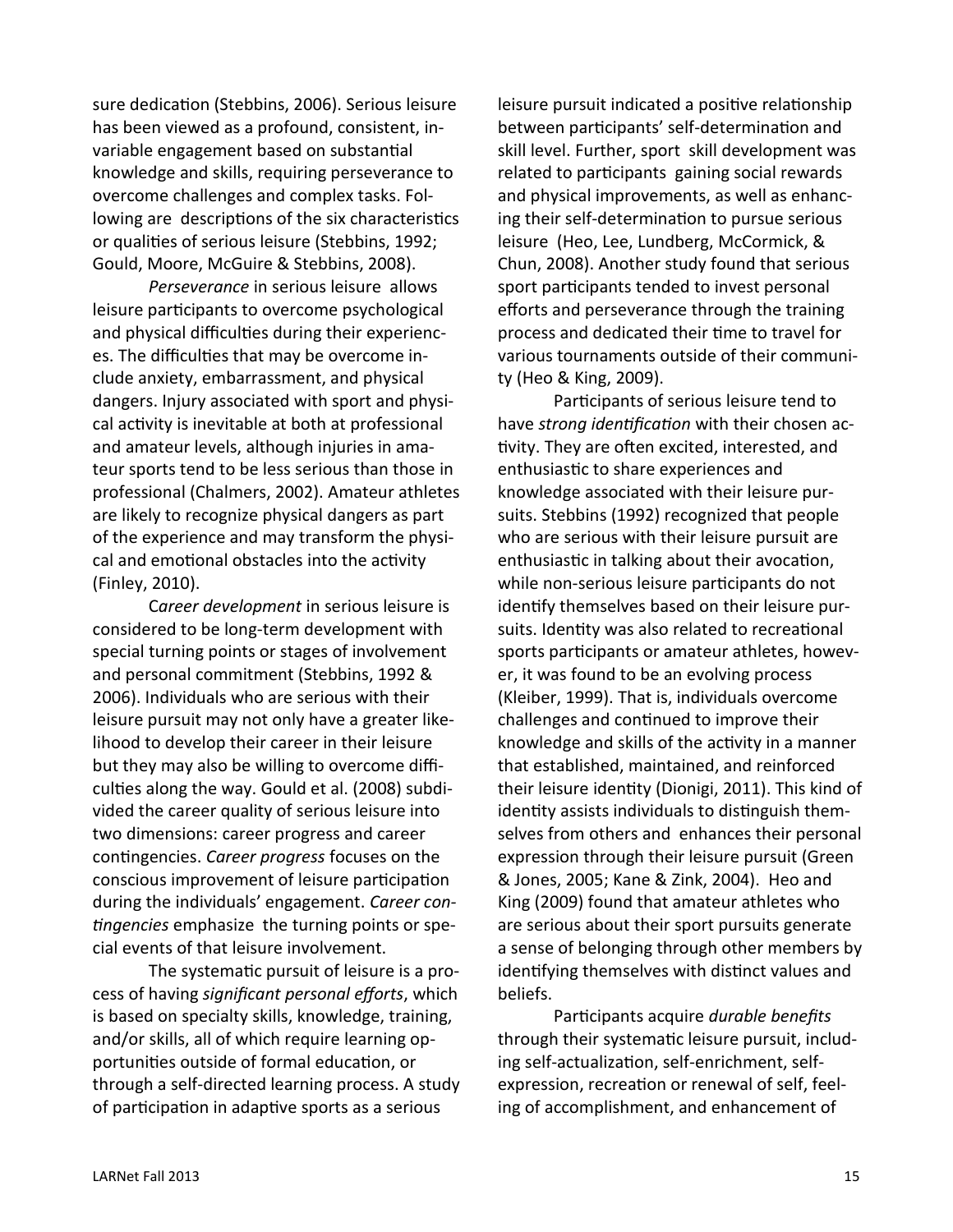self-image, and group outcomes (social interaction and belongingness), and lasting physical products of the activity. The physical benefits from sport participation are often referred to as an essential reward (Heo et al., 2008). Additionally, Dilley and Scraton (2010) argued that serious leisure affords participants the opportunity to belong, to represent their self-expression, and to feel a sense of accomplishment through their leisure pursuit rather than merely as participation in a physical activity.

 Finally, participants create their *unique ethos*, defined as special norms, values, beliefs, styles, preference standards, and similar shared representations with other people having the same interests, developing a social world or subculture. For example, Brown's (2007) qualitative study found that members' interpersonal relationships contributed to serious leisure shag dancers' long-term commitment and involvement. Participants who are serious about this type of leisure pursuit develop a sense of belonging through other members or they identify themselves within a particular group having distinct values, beliefs, and sub-culture [\(Heo &](file:///O:/KNR%20Shared%20folders/101Office/Larnet/Formatting%20in%20progress/Ready%20for%20formatting%20An%20exploratory%20study%20of%20serious%20leisure%20and%20lifestyle.docx#_ENREF_25#_ENREF_25)  [King, 2009\)](file:///O:/KNR%20Shared%20folders/101Office/Larnet/Formatting%20in%20progress/Ready%20for%20formatting%20An%20exploratory%20study%20of%20serious%20leisure%20and%20lifestyle.docx#_ENREF_25#_ENREF_25).

#### **Lifestyle and Community-based Recreation**

The idea of lifestyle is commonly used in social science, including leisure studies (Veal, 1993). Lifestyle is a reflection of an individual's attitude, value, and behavior and creates a symbol of self and personal identification (Stebbins, 2006). One of the most common applications of lifestyle in leisure studies is to treat it as a factor to determine individuals' level of recreation specialization, that is, to measure differences in recreation preferences (Miller & Graefe, 2000). In addition, the role of community has been considered as a significant factor related to residents' lifestyle, and community recreation programs play an important role in enhancing residents' quality of life (McLean et al., 2008). Community recreation programs also provide residents reachable and affordable opportunities for adults to pursue their leisure and enhance

their recreational skills and experiences (Hastings et al., 1995).

In rural areas, community-based adult recreation programs are significant for local residents to have social interaction with other people, develop a sense of belongingness, and togain a support system to overcome difficulties (Pedersen & Seidman, 2004). For example, many cities in rural areas routinely provide various adult sports programs designed to attract residents and players from nearby towns to participate. The purpose of these adult sport programs is usually to provide residents who are interested in recreation, socialization, and physical fitness and to encourage participants' sportsmanship, skill improvement, and having fun in the sports programs.

Amateur athletes who pursue their leisure seriously are able to identify similar values and preferences among other community members, and lifestyle can be viewed as a behavioral expression of their leisure interests (Stebbins, 2001). Thus, when people commit time and endeavors for their leisure pursuits, they not only build their leisure schedule around their preferred activity, but they consistently develop and polish the necessary skills and techniques related to their chosen activity. All the commitment and involvement of leisure results in creating a special lifestyle revolving around serious leisure activities, which helps individuals to identify themselves as a certain group.

#### **Methods**

#### **Data Collection and Research Participants**

The study was conducted in a rural city of the south-central region in the United States. The city provided recreational sports programs in softball, volleyball, and basketball on a seasonal basis for members who live locally and in nearby areas. Softball and volleyball are the traditional adult sport programs during the fall season in the community. It was estimated that 720 people were enrolled in the two adult programs, including approximately 600 soft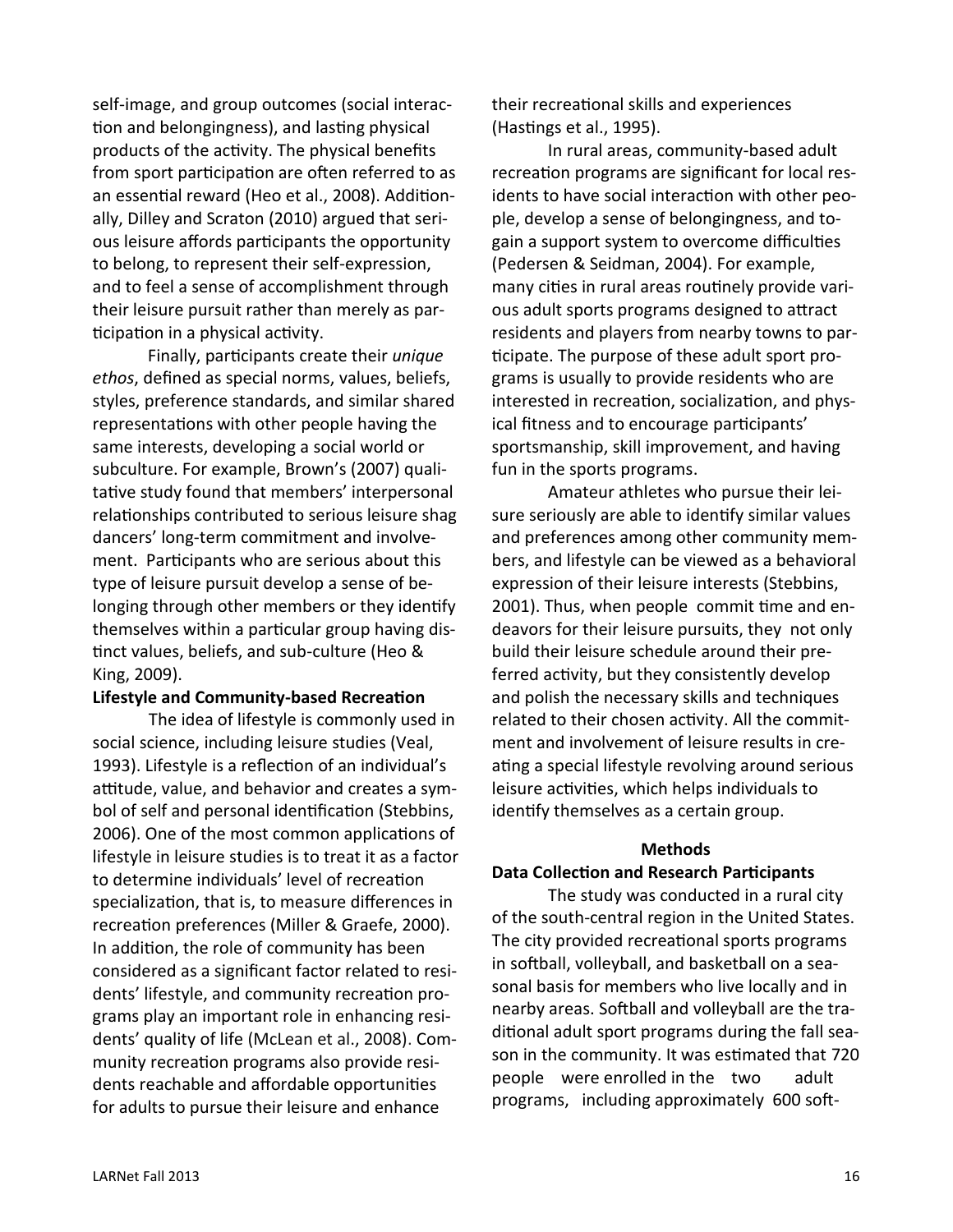ball players and 120 volleyball players in fall 2011.

The on-site surveys were delivered to the city-managed softball fields and volleyball courts from October 5-31, 2011. Research participants were selected by a convenience sample to reach as many on-site respondents as possible. Before games began, the researchers talked to team managers and coaches and asked them to encourage their team members to participate in the study. After the games were over, the researchers verbally invited potential respondents to complete both the survey and a "participant information sheet" which provided the informed consent. The researchers used the existing space, including tables and chairs at the softball fields and volleyball courts for research participants to have a place to complete and return the surveys on-site.

Research participants voluntarily responded to the study and were free to decline or withdraw from participating at anytime. The surveys took approximately 10-15 minutes to complete, and a total of 252 surveys were collected on site. SPSS 19 was used to code the completed surveys, and further analysis was applied to the 226 cases which had no missing data. Respondents included 182 softball players and 44 volleyball players.

# **Research Instrument**

The survey for the study was approved by the Institutional Review Board (IRB) at a south-central region university. The survey included three sections: lifestyle, serious leisure, and demographic information of research participants. The amateurs' lifestyle associated with softball and volleyball activity was measured by the lifestyle dimension of recreation specialization (McFarlane, 1994; Miller & Graefe, 2000; McFarlane, 2004). The Serious Leisure Inventory and Measurement (SLIM) was employed to examine the seriousness of amateur players' involvement in the rural community sport programs. Finally, the amateur athletes

were asked to report their demographic information for understanding the characteristics of research participants.

 **Section one**: The lifestyle questionnaire consisted of five statements derived from recreation specialization and modified for softball and volleyball. These questions were used to examine research participants' lifestyle associated with softball or volleyball and their engagement of the sport as the center of their daily life. The statements were: (1) I like to read magazines and books which are associated with

 $; (2)$  I would rather play than do most anything else; (3) I enjoy discussing with my friends; (4) I organize my weekly schedule to "protect" my commitment, (5) I usually watch TV shows and events associated with my sports interest. These statements link the relationship between serious leisure and lifestyle for amateur softball and volleyball players in a rural city.

 **Section two:** Serious leisure was used to investigate the amateur athletes' level of systematic leisure pursuit. The Serious Leisure Inventory and Measurement (SLIM) is considered to be a well-developed instrument associated with serious leisure (Heo, et al., 2008), and its dependable reliability also has been examined in several studies for measuring variety of recreation participants' level of leisure pursuit (Barbieri & Sotomayor, 2013; Gould et al., 2008; Lin, 2009). The six factors of SLIM were employed in this study and included: perseverance, significant effort, career progress, career contingencies, strong identity, and unique ethos, all of which measure the "seriousness" of amateur athletes rather than the outcome of their leisure pursuits. Three statements in each factor were computed as an average score for representing specific characteristics of serious leisure, and the internal validities were tested within each factor. In the first two sections, community sports participants were asked to rate their agreement with each statement on a 5-point Likert scale (1 indicating "strongly disagree" to 5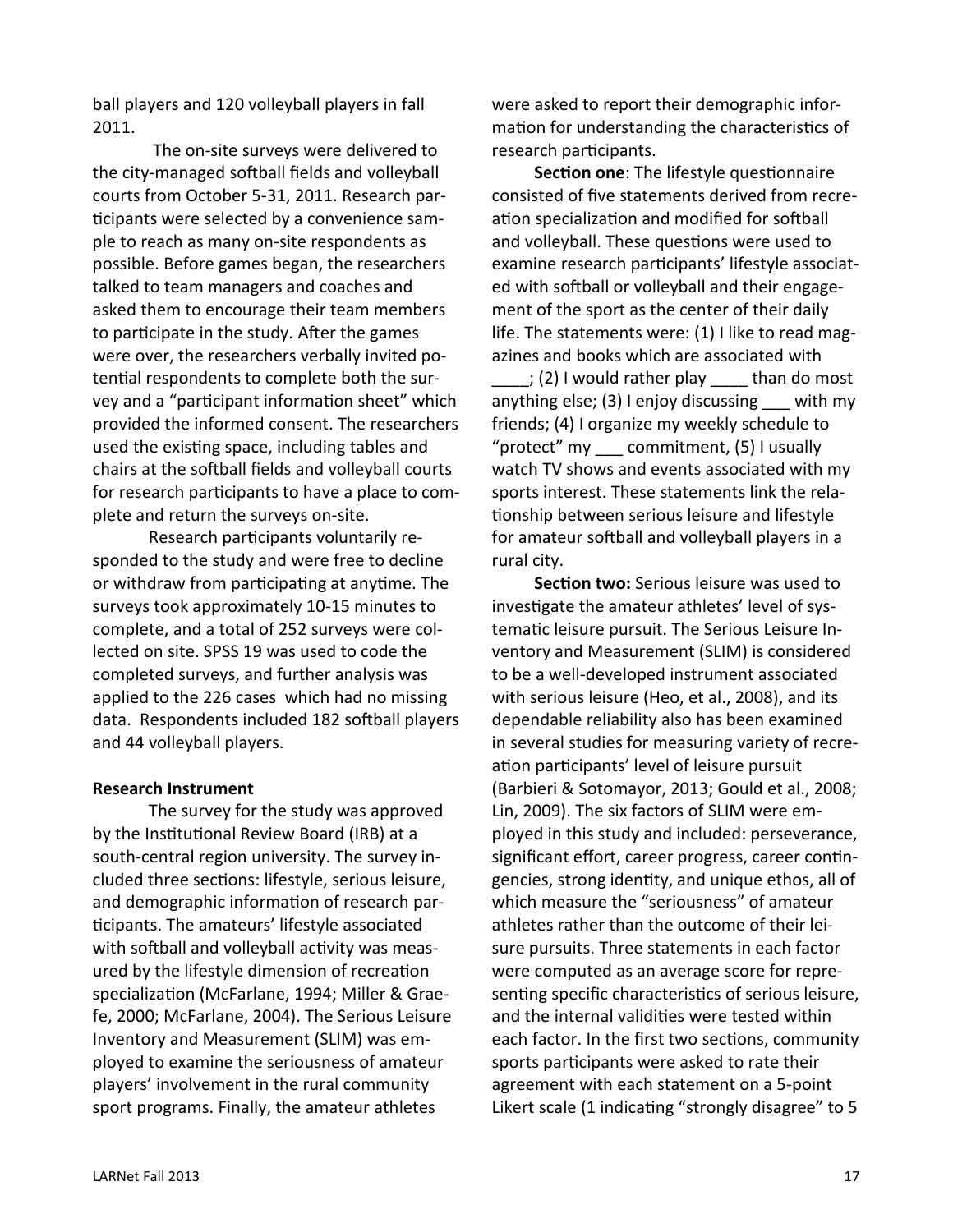indicating "strongly agree").

**Section three**: This section focused on demographic information of the amateur athletes including gender, age, highest education achieved, ethnic group, whether the respondent was a city resident, and distance from home to the place of participation.

# **Data Analysis**

The major statistical analysis was Student's t-test analysis, a commonly used statistic for comparing the means of two samples or to determine if there are any differences between two sample means (Shavelson, 1996). In the study, the mean scores of the lifestyle measurement were used to separate two groups: (1) *sport involved lifestyle*: lifestyle score lower or equal than the mean score; (2) *sport dedicated lifestyle*: lifestyle score higher than the mean score. A paired T-test was performed to investigate whether any significant difference existed between sports involved lifestyle players and sport dedicated lifestyle players' characteristics of their leisure pursuit. Levene's test of each variable (the equality of variances) was used to determine the appropriate result of t-test and p -value from SPSS 19 output.

# **Results**

# **Demographic Information**

In this data set, the majority of the amateur athletes in the selected rural community ranged in age from 18 to 34 years old (66%), while 7% (N=17) were 55 years or older. Among the respondents, 63% were male (N=143) and 37% (N=83) were female. Eighty percent of the participants were Caucasian while other ethnic groups were relatively small in the sample. Most amateur athletes in the community-based program had college degrees or higher levels of education (63%) and lived within ten miles of the sport facilities (77%). Table 1 reports the demographic information of the amateur athletes.

# **Descriptive Analysis**

 In terms of the descriptive analysis, the result shows that the mean score of lifestyle is 3.11, which is used to separate the respondents into two groups: *sport involved lifestyle group* (≤ 3.11) and *sport dedicated lifestyle group* (> 3.11). All the useable cases were divided into two groups of 116 and 110. The Cronbach's α of lifestyle instrument was 0.72 which indicated the five modified statements showed a dependable internal reliability. In general, the six factors of serious leisure had mean scores ranging from 2.80 to 4.29, and the career progress of serious leisure had mean scores of higher than 4.00. All the Cronbach's α of serious leisure factors ranged from 0.80 to 0.93, which was above the general requirement of 0.70 to indicate these factors were reliable (Nunnally, 1967). Table 2 lists the two sport lifestyle groups' mean scores, standard deviation (SD), and Cronbach's  $\alpha$  of the two instruments employed in the study. **Student's T-test Analysis**

To assess significant differences between sport involved lifestyle (SIL) and sport dedicated lifestyle (SDL) of rural sport program participants and their level of systemic pursuit in their leisure time, a paired T-test was conducted. The results revealed that all the serious leisure characteristics between two sport lifestyle groups were significantly different. Strong identification (t=47.28, p<0.05), unique ethos (t=44.11, p<0.05), and career contingencies (t=30.94, p<0.05) were the top three serious leisure characteristics reflecting the differences between the two levels of sport lifestyle of community sports program participants in the rural residential area. Table 3 reports the detailed results of T-test analysis. The 'between variance' refers to the difference between sport involved lifestyle (SIL) and sport dedicated lifestyle (SDL), and the 'within variance' refers to the difference among individual cases within its group. The larger the T-test, the larger the difference between SIL and SDL was.

# **Discussion and Conclusion**

Using lifestyle to investigate how amateur athletes in a rural area embrace their freetime interests into their daily life, the explorato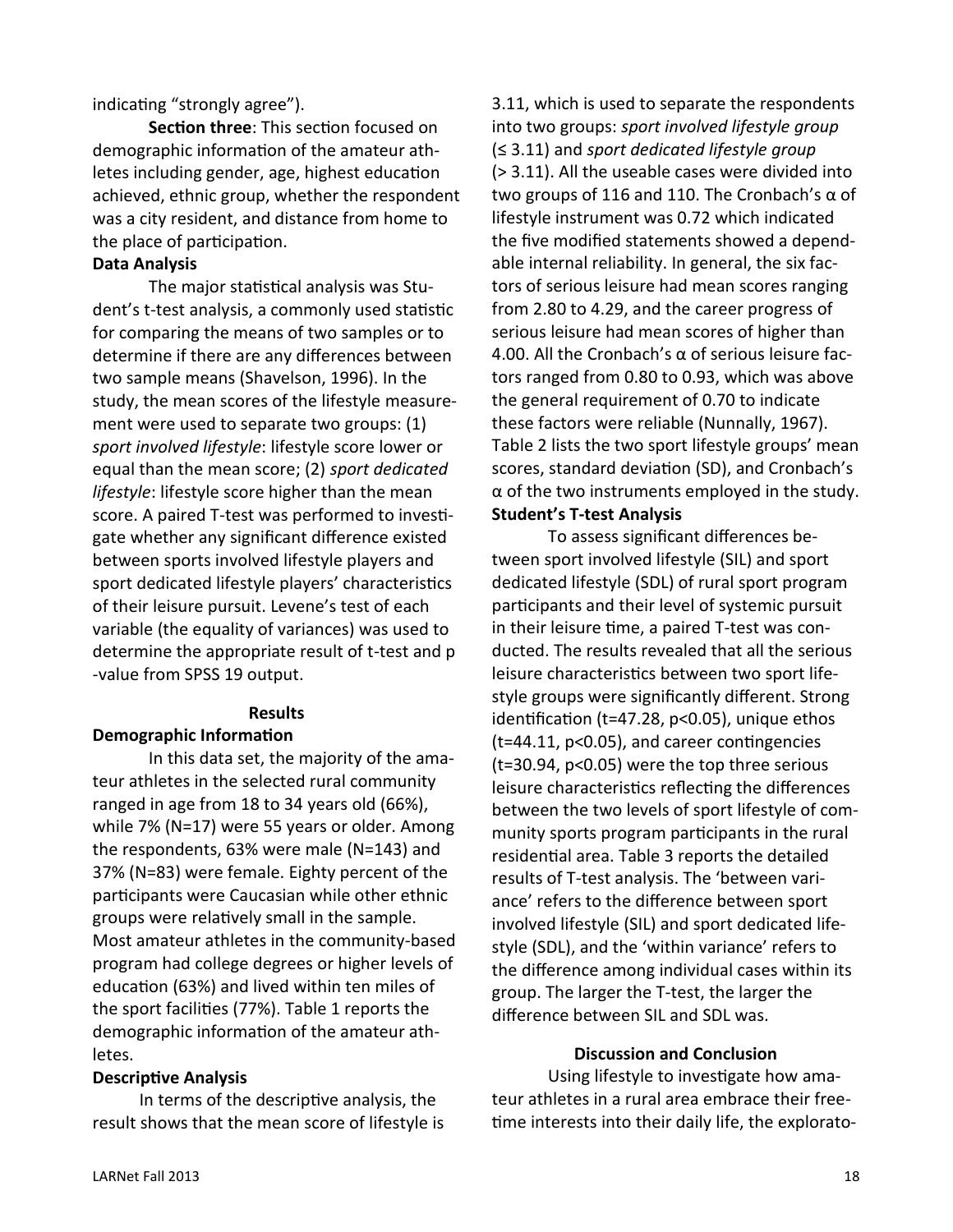ry study found that all the six serious leisure characteristics: perseverance, effort, career progress, career contingencies, strong identification, and unique ethos were able to distinguish the rural sport program participants' level of sport lifestyle. In other words, these amateur athletes in a rural residential area who tended to engage their leisure pursuit in their daily lives

Table 1

were most likely to have stronger characteristics of serious leisure. As a result, the concept of serious leisure is appropriate for understanding how the rural community program participants' perceive their leisure pursuit.

 In addition, community sports program participants' strong identification of serious leisure was the most robust indicator reflecting

| Demographic Information of the Study Participants |           |            |  |  |  |  |
|---------------------------------------------------|-----------|------------|--|--|--|--|
| Demographic Information                           | Frequency | Percentage |  |  |  |  |
| Gender                                            |           |            |  |  |  |  |
| Male                                              | 143       | 63%        |  |  |  |  |
| Female                                            | 83        | 37%        |  |  |  |  |
| <b>Ethnic Group</b>                               |           |            |  |  |  |  |
| Caucasian                                         | 182       | 80%        |  |  |  |  |
| Native-American                                   | 15        | 7%         |  |  |  |  |
| Hispanic                                          | 10        | 5%         |  |  |  |  |
| Asian                                             | 3         | 1%         |  |  |  |  |
| African-American                                  | 2         | 1%         |  |  |  |  |
| Mixed/Other                                       | 14        | 6%         |  |  |  |  |
| Education                                         |           |            |  |  |  |  |
| High school degree or less                        | 83        | 37%        |  |  |  |  |
| Bachelor degree or above                          | 143       | 63%        |  |  |  |  |
| Resident                                          |           |            |  |  |  |  |
| Yes                                               | 170       | 75%        |  |  |  |  |
| No                                                | 56        | 25%        |  |  |  |  |
| <b>Distance</b>                                   |           |            |  |  |  |  |
| $<$ 3 miles                                       | 61        | 27%        |  |  |  |  |
| 3-10 miles                                        | 112       | 50%        |  |  |  |  |
| 10-20 miles                                       | 19        | 8%         |  |  |  |  |
| >20 miles                                         | 34        | 15%        |  |  |  |  |

Table 2

Mean Scores, Standard Deviation (SD), and Cronbach's  $\alpha$  of the Instruments

| Sport Lifestyle Category |      | SIL  |  | <b>SDL</b> |      |                     |
|--------------------------|------|------|--|------------|------|---------------------|
|                          | Mean | SD   |  | Mean       | SD   | Cronbach's $\alpha$ |
| Lifestyle                | 2.47 | 0.48 |  | 3.79       | 0.51 | 0.72                |
| Serious Leisure          |      |      |  |            |      |                     |
| Perseverance             | 3.32 | 0.74 |  | 3.63       | 0.50 | 0.88                |
| <b>Effort</b>            | 2.73 | 0.71 |  | 3.21       | 0.60 | 0.82                |
| <b>Career Progress</b>   | 4.09 | 1.00 |  | 4.51       | 0.70 | 0.93                |
| Career contingencies     | 3.29 | 0.98 |  | 3.97       | 0.85 | 0.82                |
| Identification           | 2.48 | 0.80 |  | 3.13       | 0.61 | 0.80                |
| Unique ethos             | 2.80 | 0.80 |  | 3.48       | 0.63 | 0.86                |
|                          |      |      |  |            |      |                     |

Note: SIL= sport involved lifestyle group; SDL= sport dedicated lifestyle group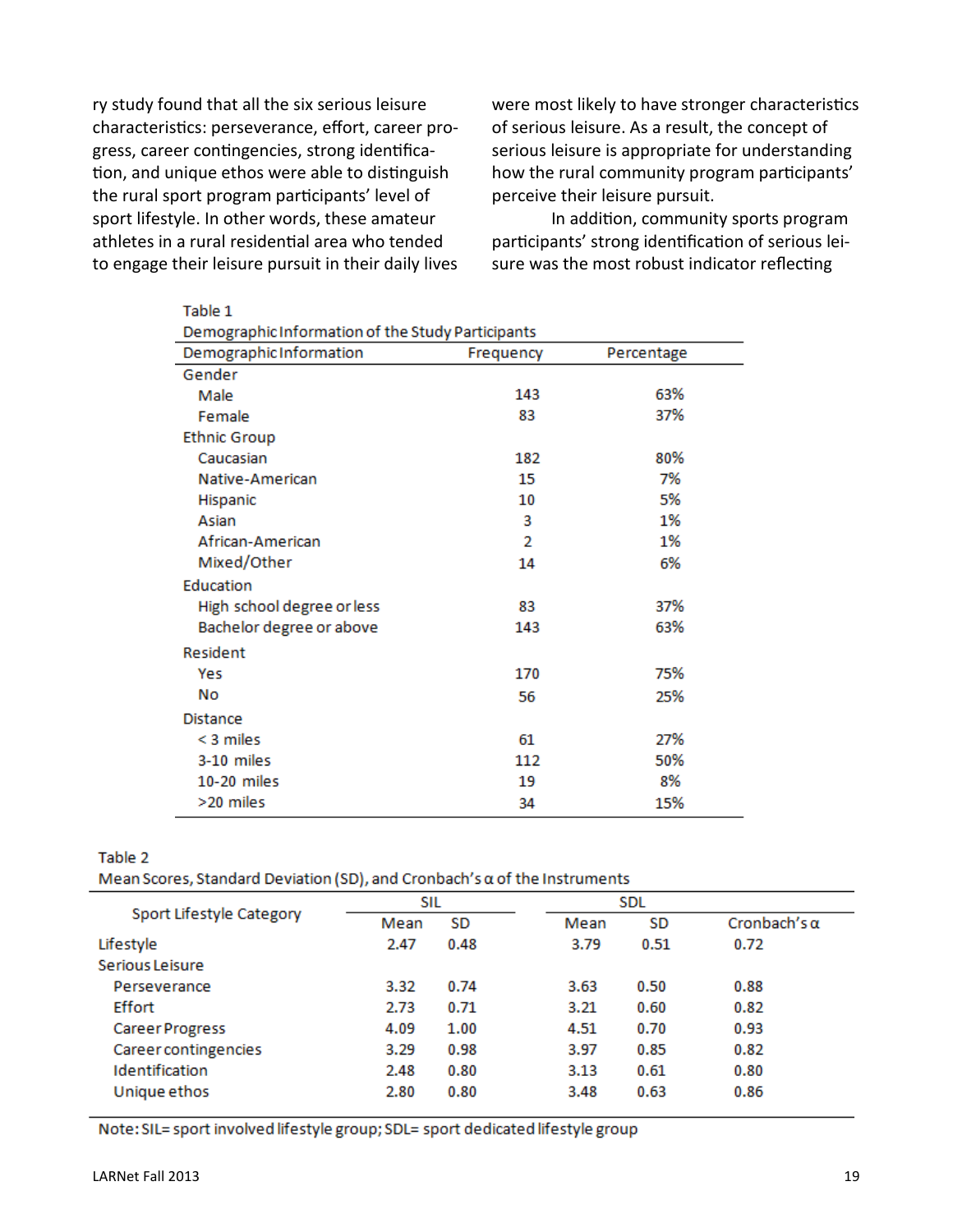Table 3

Student's T-test Analysis between Sport Involved Lifestyle and Sport Dedicated Lifestyle in Serious Leisure Characteristics

| Serious Leisure        | Variance       | Sum of squ. | Mean squ. | T-test | Sig.     |
|------------------------|----------------|-------------|-----------|--------|----------|
| Perseverance           | <b>Between</b> | 5.434       | 5.434     | 13.51  | $0.000*$ |
|                        | Within         | 90.110      | 0.402     |        |          |
|                        | Total          | 95.544      |           |        |          |
| <b>Effort</b>          | <b>Between</b> | 13.126      | 13.126    | 29.82  | $0.000*$ |
|                        | Within         | 98.602      | 0.440     |        |          |
|                        | Total          | 111.728     |           |        |          |
| <b>Career Progress</b> | <b>Between</b> | 9.817       | 9.817     | 13.16  | $0.000*$ |
|                        | Within         | 167.131     | 0.746     |        |          |
|                        | Total          | 179.948     |           |        |          |
| Career contingencies   | <b>Between</b> | 26.287      | 26.287    | 30.94  | $0.000*$ |
|                        | Within         | 190.320     | 0.850     |        |          |
|                        | Total          | 216.608     |           |        |          |
| Identification         | <b>Between</b> | 24.334      | 24.334    | 47.28  | $0.000*$ |
|                        | Within         | 115.280     | 0.515     |        |          |
|                        | Total          | 139.616     |           |        |          |
| Unique ethos           | <b>Between</b> | 25.729      | 25.729    | 44.11  | $0.000*$ |
|                        | Within         | 130.671     | 0.583     |        |          |
|                        | Total          | 156.400     |           |        |          |

Note: \* means that the effect is significant in p<0.05, two-tailed.

the amateur athletes' seriousness of their leisure pursuit. Similarly, Green and Jones (2005) noted that strong identity is the key element for both active and passive sport tourism participants who travel for participating in or watching sport events, and a strong identity and subculture results from seriousness participation. The results also show that the unique ethos of serious leisure is the second influential factor for determining rural amateur athletes' characteristics of serious leisure varied with their sport lifestyle. Comparing to individual sports or personal physical activities, the nature of team oriented sports, such as softball and volleyball, are more likely to provide opportunities for amateur athletes having social interaction with other people, gaining sense of belongingness within their team, and developing unique sub-culture with their team members (Pedersen & Seidman, 2004).

Based on the findings, the implications of this study are that community-based adult

sports programs in rural residential areas are important to local and nearby residents for enhancing their sports skills, interacting with friends and teammates, and developing a leisure-centered lifestyle. These amateur athletes in the rural residential area who participate in the program might have various levels of involvement, but they tend to incorporate their leisure interest into their daily lifestyle. The serious leisure characteristics of the amateur athletes are closely associated with the level of engaging their leisure interest into their lifestyle. It is often suggested that "recreational" sport involvement is a casual experience for the participant. This study suggests that adults who participate in recreational sports exhibit characteristics of "serious leisure" and integrate their recreation into their daily lifestyle. As a result, these findings suggest that the lifestyles of recreational participants are closely associated with leisure pursuits. Such programming through community-based departments is a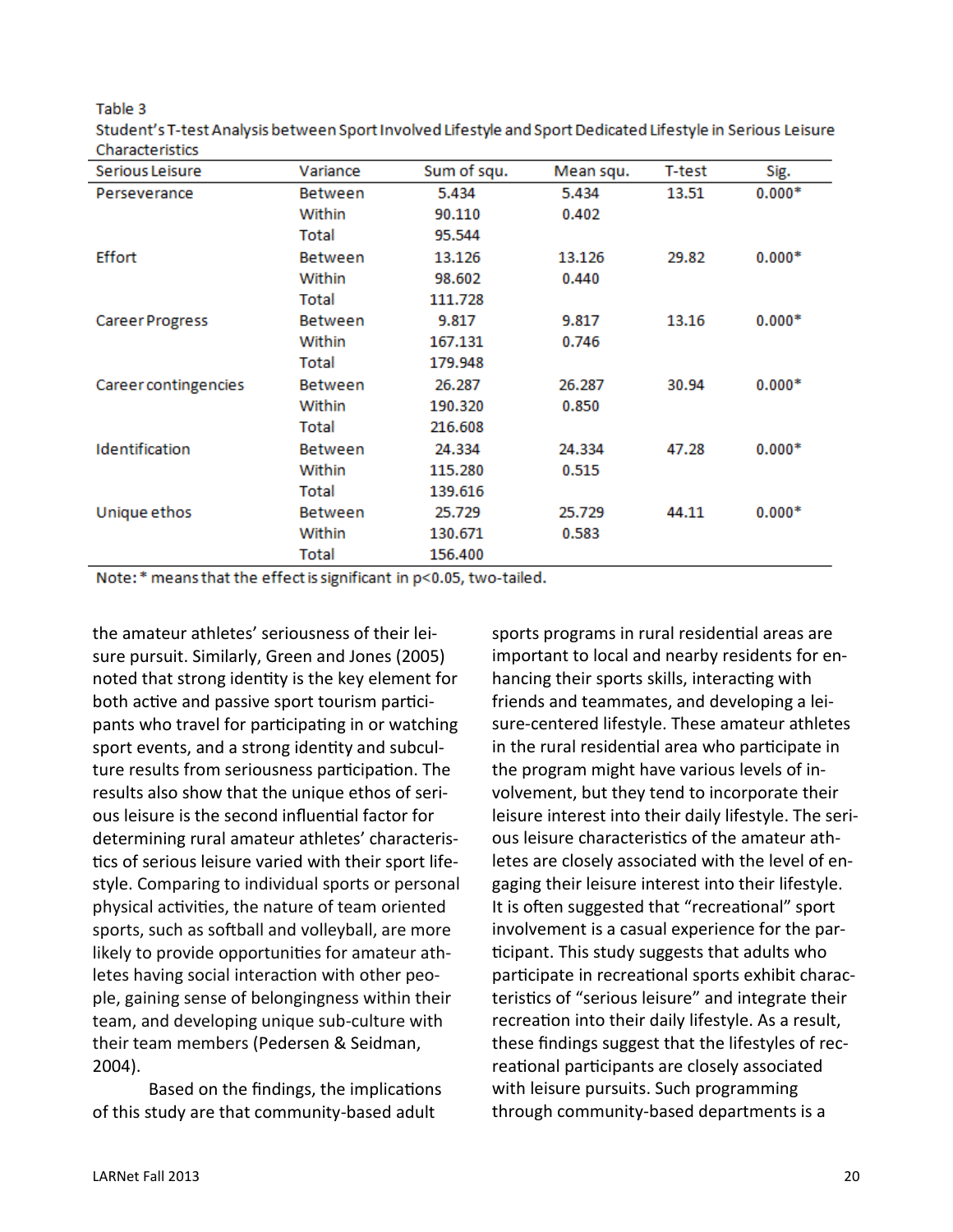critical component of social well-being, social connection, and life satisfaction for the participants.

Several issues need to be considered when interpreting the results of the study. First, the current study focused on adult amateur athletes in a rural area who were involved in community-based recreation programs, and the lifestyle pattern of community-based recreation participants might vary in different residential areas (ex. urban or sub-urban area). Therefore, future study could target community recreation participants in different locations that might further define participants' leisure lifestyle patterns and determine whether serious leisure characteristics are similar or different due to geography. Second, this study was based on a convenience sample and the sample size was relatively small, so the interpretation and generalization of the result should be cautious. Future study may expand on the area of that whether the type of recreation activity impacts participants' attributes to create their perception of leisure and lifestyle by using larger sample size and possibly randomized sampling strategy for enhancing the generalizability of the results. Finally, other influential variables related to participants' characteristics of serious leisure, such as perceived skills or past experience, could be included in future studies for enhancing the understanding of their behavioral pattern. Understanding the relationship between community recreation programming and lifestyle of residents in communities would greatly benefit municipal professionals when such departments are questioned for their value.

# **References**

- Anderson, L., Scrimshaw, S. C., Fullilove, M. T. & Fielding, J. E. (2003). The community guide's model for linking the social environment to health. *American Journal of Preventive Medicine, 24* (3), 12-20.
- Barbieri, C. & Sotomayor, S. (2013). Surf travel behavior and destination preferences: An

 application of the Serious Leisure Inventory and Measurement. *Tourism Management, 35*, 111-121.

Brightbill, C. K. (1961). *Man and leisure: A philosophy of recreation.* New Jersey: Prentice-Hall.

Brown, C. A. (2007). The Carolina shaggers: Dance as serious leisure. *Journal of Leisure Research, 39*(4), 623-647.

Chalmers, D. J. (2002). Injury prevention in sport: not yet part of the game? *Injury Prevention, 8* (4), 22-25.

Dilley, R. E. & Scraton, S. J. (2010). Women, climbing, and serious leisure. *Leisure Studies, 29*(2), 125-141.

Dionigi, R. (2011). Leisure and identity management in later life: understanding competitive sport participation among older adults. *World Leisure Journal, 44* (3), 4-15.

Edginton, C., DeGraaf, D., Dieser, R. & Edginton, S. (2005). *Leisure and life satisfaction*. New York, McGraw-Hill Publishing.

- Finley (2010). Skating femininity: Gender maneuvering in women's roller derby. *Journal of Contemporary Ethnography, 39* (4), 359-387.
- Frisby, W. & Millar, S. (2002). The actualities of doing community development to promote the inclusive of low income populations in local sport and recreation. *European Sport Management Quarterly, 2* (3), 209-233.

Goff, S. J., Fick, D. S., & Oppliger, R. A. (1997). The moderating effect of spouse support on the relation between serious leisure and spouses' perceived leisure family conflict. *Journal of Leisure Research, 29*(1), 47-60.

- Gould, J., Moore, D., McGuire, F., & Stebbins, R. (2008). Development of the serious leisure inventory and measure. *Journal of Leisure Research, 40*(1), 47-68.
- Green, B. C., & Chalip, L. (1998). Sport tourism as the celebration of subculture. *Annals of Tourism Research, 25*(2), 275-291.
- Green, B. C., & Jones, I. (2005). Serious leisure, social identity and sport tourism. *Sport in*